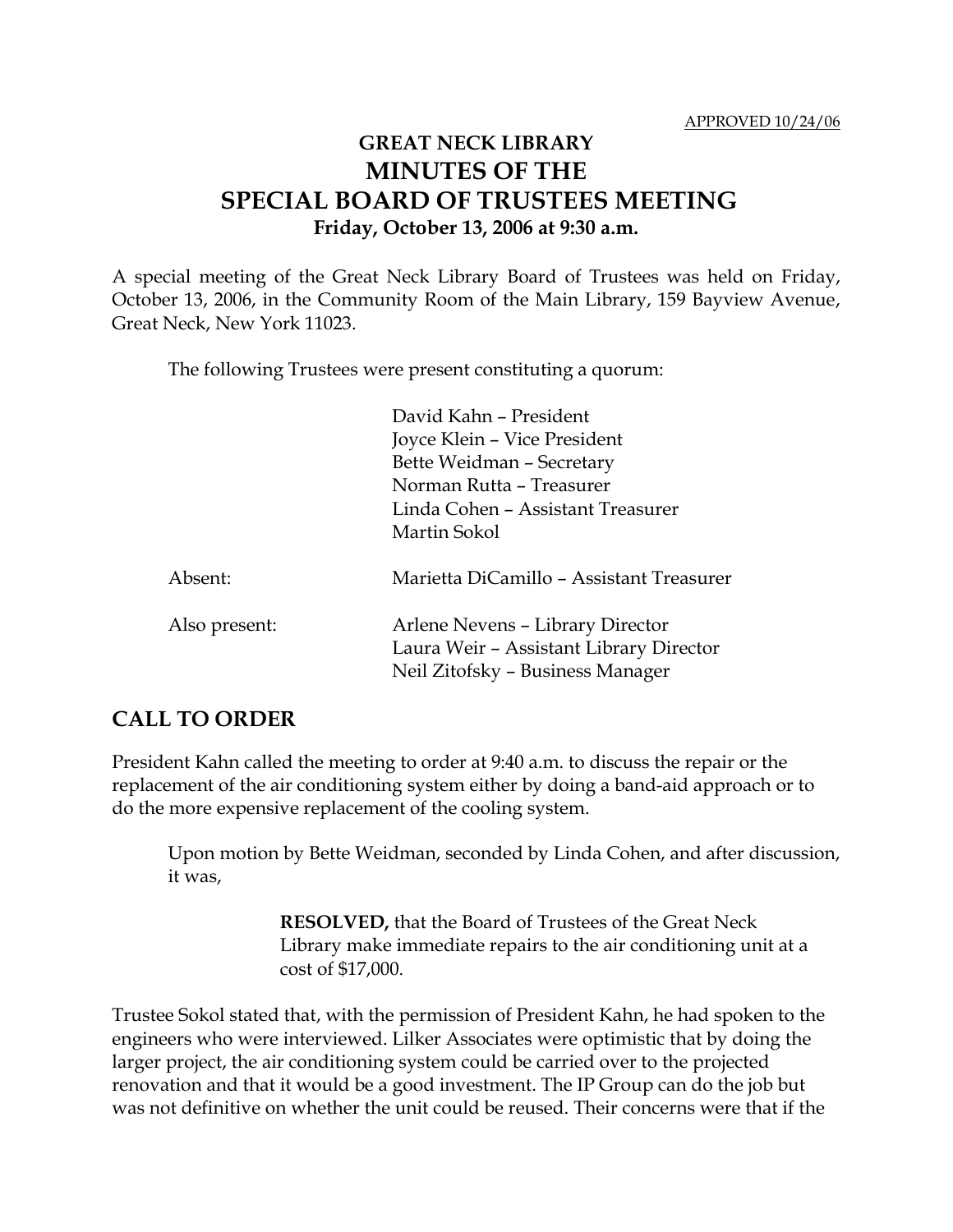larger job were to be done, then the planning of the building project would revolve around the air conditioning system. Glickman Engineering felt that it was best to do the repair.

If the Board had chosen to do the larger project, the required documentations from the Town of North Hempstead and the engineer might not meet the Nassau Library System's deadline of November 20, 2006 for funding from the Construction Grant. On the other hand, to carry out a repair on the unit, a simple letter from the Town stating that they did not have a role because it was a simple repair work would be required.

Trustee Rutta moved for the tabling of the motion until after a discussion of the engineer. Then, when the motion to hire or not to hire an engineer was voted on, the original motion should then be considered. There was no second. The motion failed. Therefore the original motion stood and a vote was taken.

VOTE:Yes – 5 (Cohen, Kahn, Klein, Sokol, Weidman); No – 1(Rutta) *MOTION CARRIED* 

Director Nevens was instructed by the President to move forward with the required documentation for the repair process of the unit to meet the Construction Grant deadline. She indicated that she would obtain additional estimates from other vendors as a matter of procedure. She was also asked to contact Glickman Engineering to see what his fees would be to review the proposals from the vendors. She will report back to the Board at the October 24th Board meeting.

## **OTHER BUSINESS**

Director Nevens reported that the Town of North Hempstead has included on its agenda for their next meeting their approval of funding of up to \$10,000 for the traffic study for the Library. The Library will lay out the money for the work and will be reimbursed by the Town.

Trustee Rutta voiced his concern about the Great Neck Library Staff Association's visibility and involvement in Library elections and for the Staff Association to take a position is harmful for the institution and the community and it threatens the Library's status as a tax exempt organization. He read a letter from the Staff Association that was addressed to its members (attached).

Trustee Weidman indicated that the Staff Association is a union and is free to take political position. At Queens College, where she works, union meetings are held on premises and they take stand on all kinds of issues and they are encouraged to post their messages. She hopes that the Board is a union-friendly employer.